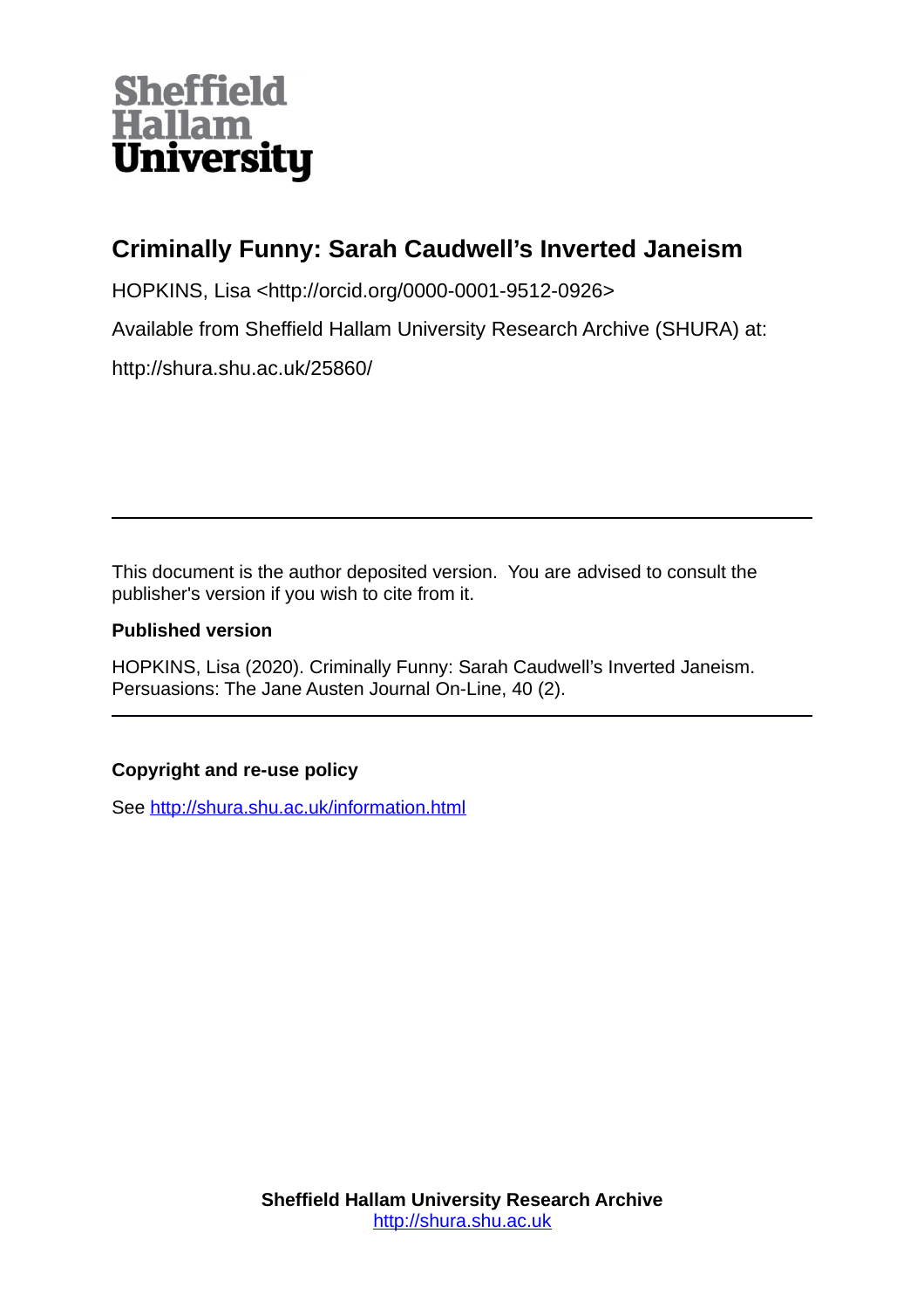#### **Criminally Funny: Sarah Caudwell's Inverted Janeism**

Lisa Hopkins

Lisa Hopkins (email: [L.M.Hopkins@shu.ac.uk\)](mailto:L.M.Hopkins@shu.ac.uk) is Professor of English at Sheffield Hallam University. Her publications include *Relocating Shakespeare and Austen on Screen* (Palgrave 2009) and the edited collection *After Austen: Reinventions, Rewritings, Revisitings* (Palgrave 2018).

The four crime novels of Sarah Caudwell are full of witty and self-conscious literary allusion, as might be expected from the daughter of Jean Ross, supposedly the model for Sally Bowles in Christopher Isherwood's *Goodbye to Berlin* (the source of *Cabaret*), and of Claud Cockburn, whose 1972 book *Bestseller* explored what made books catch on. (Caudwell was her middle name.) Above all, there are several striking parallels between the novels of Sarah Caudwell and those of Jane Austen. This connection may seem surprising given that Austen wrote novels about young women growing up and marrying and Caudwell wrote detective fiction, but, as Susannah Fullerton has suggested, "If Jane Austen were alive today she would, according to P. D. James, be writing mystery novels" (Fullerton 217). Austen has had something of an afterlife as both detective herself (in a series of books by Stephanie Barron) and as a source for detective fiction (in books by Reginald Hill, P. D. James, and Carrie Bebris; see also McDermid and Wells). In the long-running British TV crime series *Midsomer Murders*, an episode entitled "Death by Persuasion" has a series of Austen-themed murders in the course of which Detective Sergeant Winter observes that he's never read any Jane Austen and asks if this is what she's like. Ostensibly the question is comic, but there is a sense in which it is what Austen has become. After all, "'There must be murder; and government cares not how much'" (*Northanger Abbey* 112).

Criminality is not, however, what Caudwell finds in her. Rather, the qualities that attract Caudwell to Austen can be summed up in three words: irony, elegance, and, above all,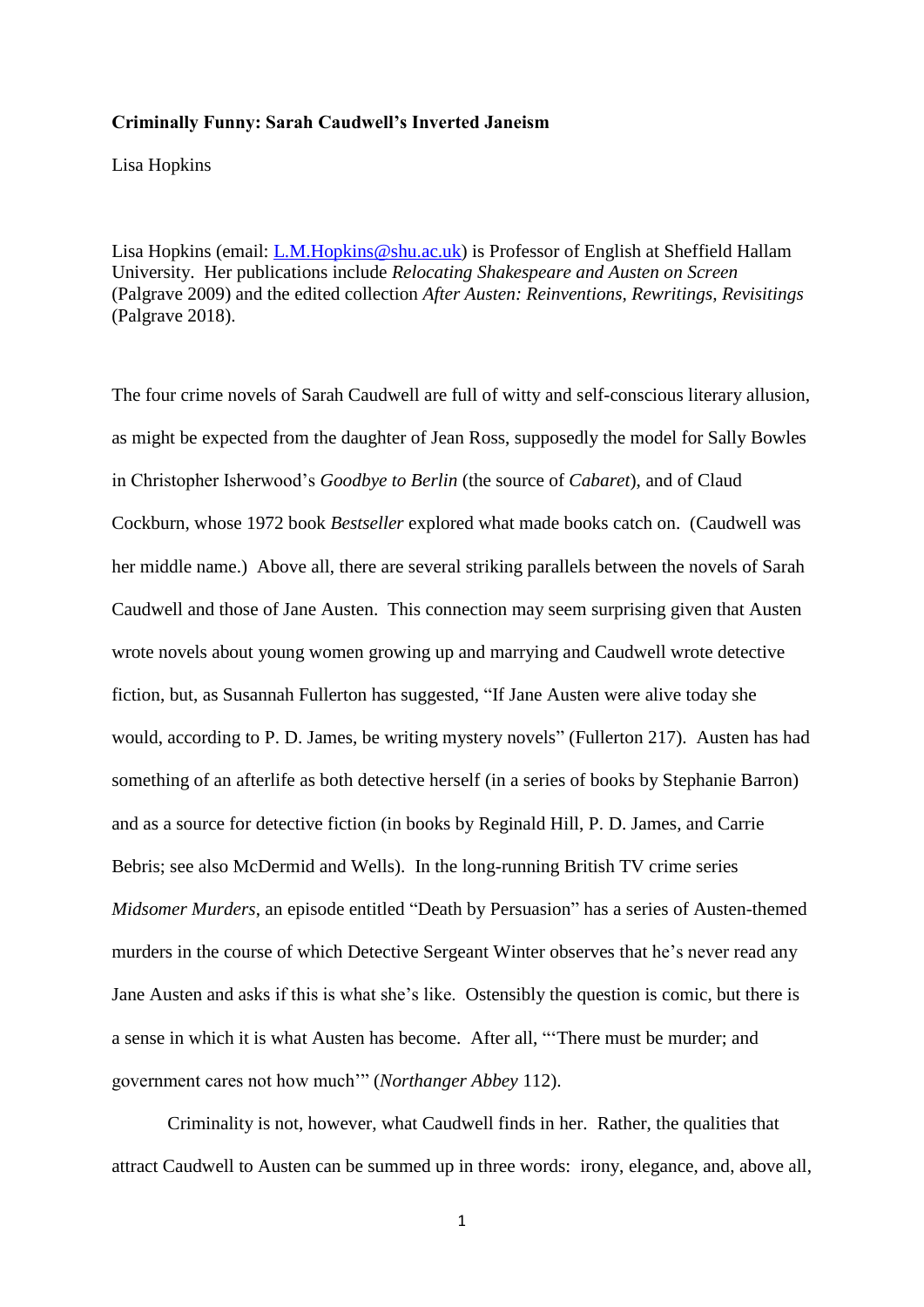pleasure. Throughout Caudwell's four books there is a sense that Austen represents a gentler, older, more gracious world that Caudwell's characters cling to as hard as they can in the face of some distasteful pressures from modern life (though luckily not too many pressures; their cases are rarely criminal, and the various murders with which they become involved are presented in a manner wholly arch). There is a typically Austenian concern with manners. In *Thus Was Adonis Murdered*, Julia, one of the two heroines of Caudwell's books, records that when she invites Eleanor to slope off from the glass-blowing factory and have coffee, "Eleanor would naturally have preferred to stay and have a row with Graziella; but she could not, with much colour of politeness, say so" (59). The other heroine, Selena, is like Austen herself in at least one respect: "herself much attached to her native land, she is inclined to take personally any disparagement of it"  $(28)$ .<sup>1</sup> Despite the difference of genre, Caudwell shares an ethos and an aesthetic with Austen, and indeed Julia obliquely evokes the plot of an Austen novel when, lusting after Ned, she muses, "We were in a city full of canals. How could this circumstance be turned to my advantage? One possibility would be to fall into one and be rescued by the beautiful young man" (40). This kind of rescue is of course what happens to Jane Fairfax in *Emma*, a similarity underlined by the fact that in *The Shortest Way to Hades*, where there is a sailing accident that nearly leads to a drowning, the twins' surname is Fairfax. There is too an apparent verbal echo when Julia tells the Major, "The travel agents . . . had no title to include me in the package. If they claimed to do so, your remedy is under the Trade Descriptions Act" (20), for in *Sanditon* Tom Parker says of his own health that "'once at home, we have our remedy at hand you know'" (*Minor Works* 367).

There is also a sympathy in narrative techniques, not least in Caudwell's marked and unexpected preference for both the form and the manners of the epistolary novel. This technique is one of a number of signs of an interest in the eighteenth and nineteenth centuries, as when in *Thus Was Adonis Murdered*, Timothy "went and stood for a while on the bridge,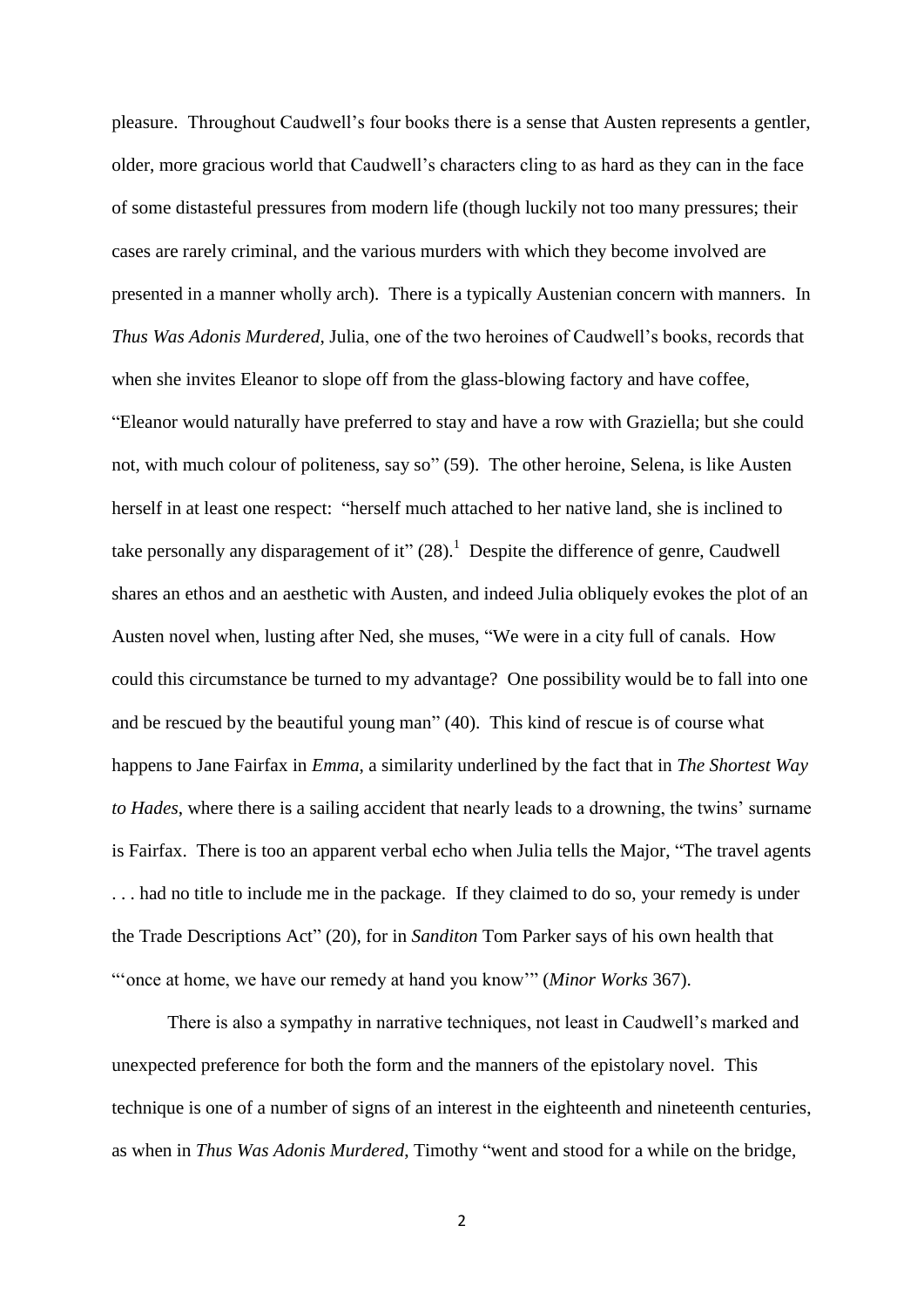from which, I am told by the waiter, one can see Byron's house" (165). In addition the use of letters is a deliberate narrative choice employed both for revelation of character and also in support of a puzzle-plot: as in *Pamela* and *Evelina*, information can thus be conveyed to the reader without the writer of the letter ever being consciously aware of the fact. The first of Caudwell's four novels was published in 1981, before mobile phones were common, but even the later books continue to feature letters, varied in the third book, *The Sirens Sang of Murder*, by Cantrip's mania for faxes, a form of communication that he seems to believe is untraceable if not signed. (The names of the two principal male characters are Michael Cantrip and Desmond Ragwort, but they are known only by their surnames unless they are in disgrace.) Early in the first book we are told that Selena "had impressed on Julia her duty to write daily, for the edification and amusement of those left in Lincoln's Inn" (*Thus* 13). The first letter is written from Heathrow and begins,

Dearest Selena,

"Twelve adulteries, nine liaisons, sixty-four fornications and something approaching a rape" are required of me for your innocent entertainment. Well, you will have to be patient—the aeroplane is not designed to accommodate such adventures. I am beginning, however, as I mean to go on, and in accordance with your own instructions—that is to say, with an exactly contemporaneous account of everything that happens. (14) Julia is, in short, writing to the moment.

Both Julia and Caudwell, however, also have an eye to the longer term: Dearest Selena,

My letters to you—are they mere ephemera, stop-gap economies for telephone calls? Or are they to serve, in half a century's time, when you are retired from high judicial office and I, too improvident to afford retirement,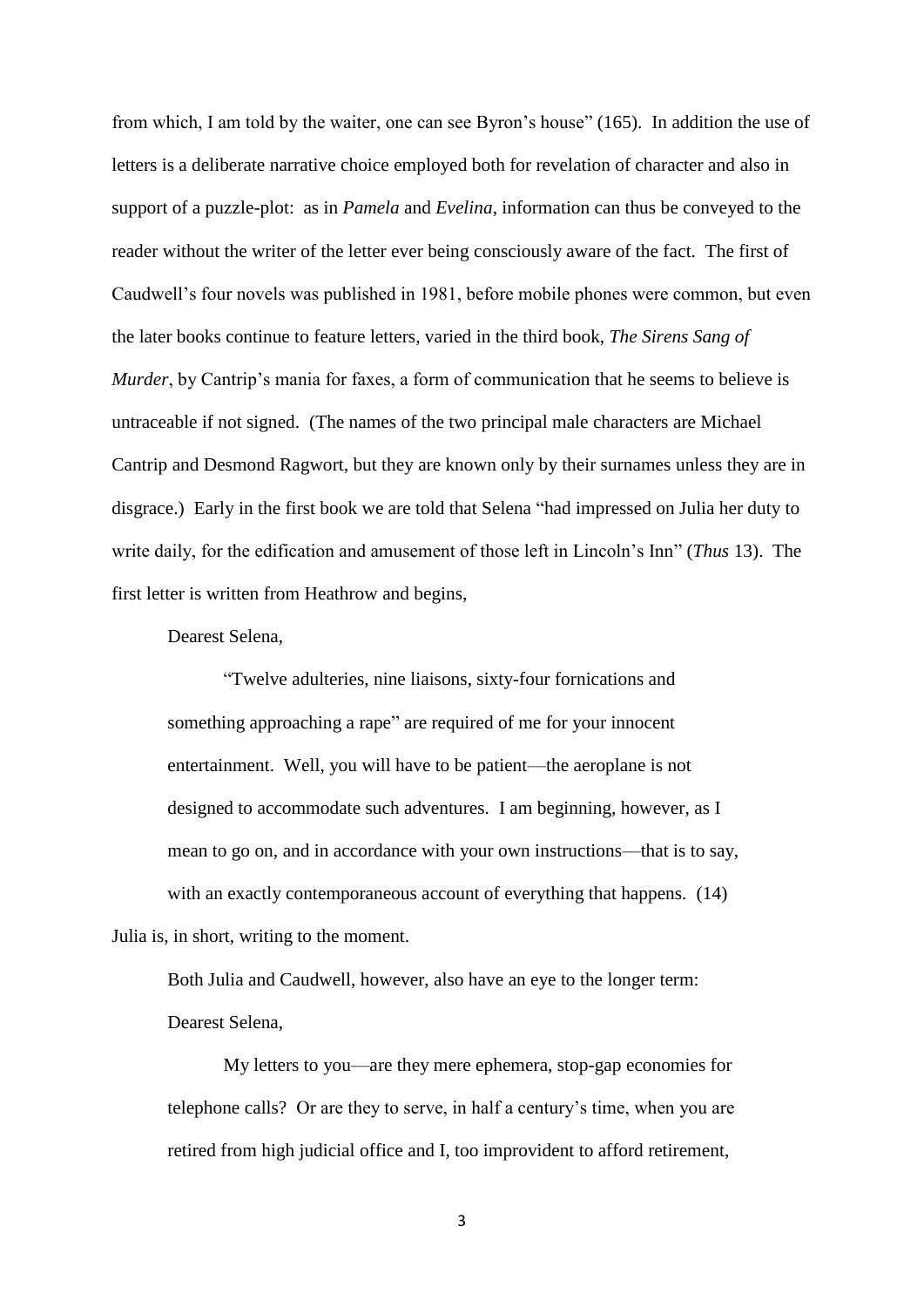still pursuing the vain chimera of paying last year's income tax, am advising my clients from the comfort of a Bath chair—are they to serve then as a

journal or memoir, when we seek diversion in reminiscence? (*Thus* 111)

It is at the time of writing not yet half a century since Julia, ventriloquized by Caudwell, wrote these words, but it is already clear that the books were not ephemeral: they have survived and been reprinted because, as Caudwell clearly hoped, readers have recognized them as literary. Part of this literariness is a characteristically Austenian awareness of the material form of the book, as in *The Sirens Sang of Murder*, where Hilary observes, "It will be, I fear, with some surprise, perhaps even with irritation, that you remark, dear reader, how many pages yet remain before my narrative reaches its conclusion, wondering, when the truth concerning the deaths of Grynne and Malvoisin is already plain, with what maundering irrelevancies I can have contrived to fill them" (183). This obviously glances at the "tell-tale compression of the pages" at the end of *Northanger Abbey* (250) and reminds us of an important aspect of our engagement with literature, the sheer pleasure of having a book in one's hand.

This particular pleasure is stressed in the most consciously Austenian of the books, *The Shortest Way to Hades*. When Julia and Selena inadvertently find themselves at a party where the rest of the guests have stripped off and are taking cocaine, Selena "took from her handbag a paperback edition of *Pride and Prejudice* and sat on the sofa reading it, declining all offers of conversation," a course of action that leads Julia to observe later that "[s]he cast off all conventional restraints and devoted herself without shame to the pleasure of the moment" (53). Julia's term is an apt one, because "pleasure" is a key word for Austen, and the irony of Selena's finding pleasure not in sex and drugs but in reading *Pride and Prejudice* can help alert us to the fact that for Austen too "pleasure" is a complex and potentially ironic word. A search on Kindle texts finds that *Pride and Prejudice* and *Emma* both have 99 uses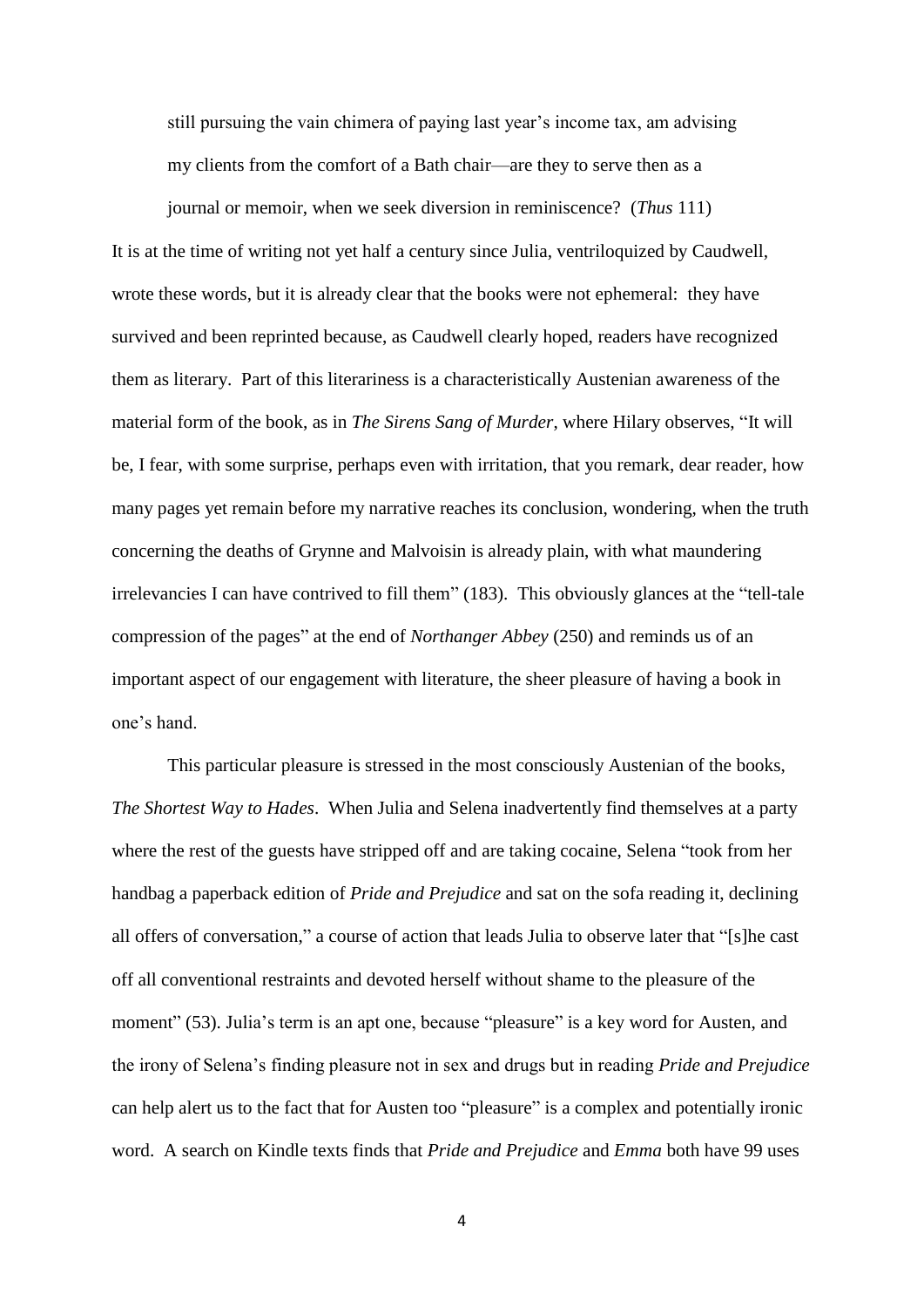of it, along with 30 of "pleasant" (and variations such as "pleasantness"), 77 of "please," "pleasing," and "pleased." (The fact that the figures are the same for both novels suggests that the methodology is not robust, but the words certainly crop up many times.)

It is obviously impossible to undertake a proper analysis of so many occurrences, but there are some striking and suggestive examples. For one thing, not all instances of the word connote genuine, simple, unalloyed pleasure. Sometimes there is a more complex emotional tonality, as in *Persuasion* where an encounter with Captain Wentworth causes Anne to feel "agitation, pain, pleasure, a something between delight and misery" (175). Sometimes the word is used to essentially formulaic effect: Austen's characters do not simply meet someone but have the pleasure of meeting them (something which is also true of Caudwell), and politeness often forces them to refer to something as a pleasure when in fact it is by no means so. Only occasionally is something guaranteed to be "real pleasure," as in *Emma*, where the heroine is aware of her own good behavior towards her father, which, ironically, is secured only by foregoing what might more obviously seem to be pleasure, since "she was giving up the sweetest hours of the twenty-four to his comfort" (377). As Bruce Stovel has observed, "Austen considers that the greatest pleasure lies in following duty and obligation" (64). By contrast, the morally weak characters of *Mansfield Park* can take pleasure only in things: when Tom's extravagance causes the Mansfield living to be diverted away from Edmund the narrator comments that "the younger brother must help to pay for the pleasures of the elder" (23), and Miss Crawford observes, "'You would look rather blank, Henry, if your menus plaisirs were to be limited to seven hundred a year'" (226). Whatever the precise nuance, the prevalence of the word "pleasure" in Austen's books is in itself a source of pleasure to the books' readers, not only by the creation of an atmosphere of pleasantness but also by the implicit invitation to determine for ourselves the precise shade of meaning to be attached to each use of the word. In turn, this decoding is likely to be governed by our sense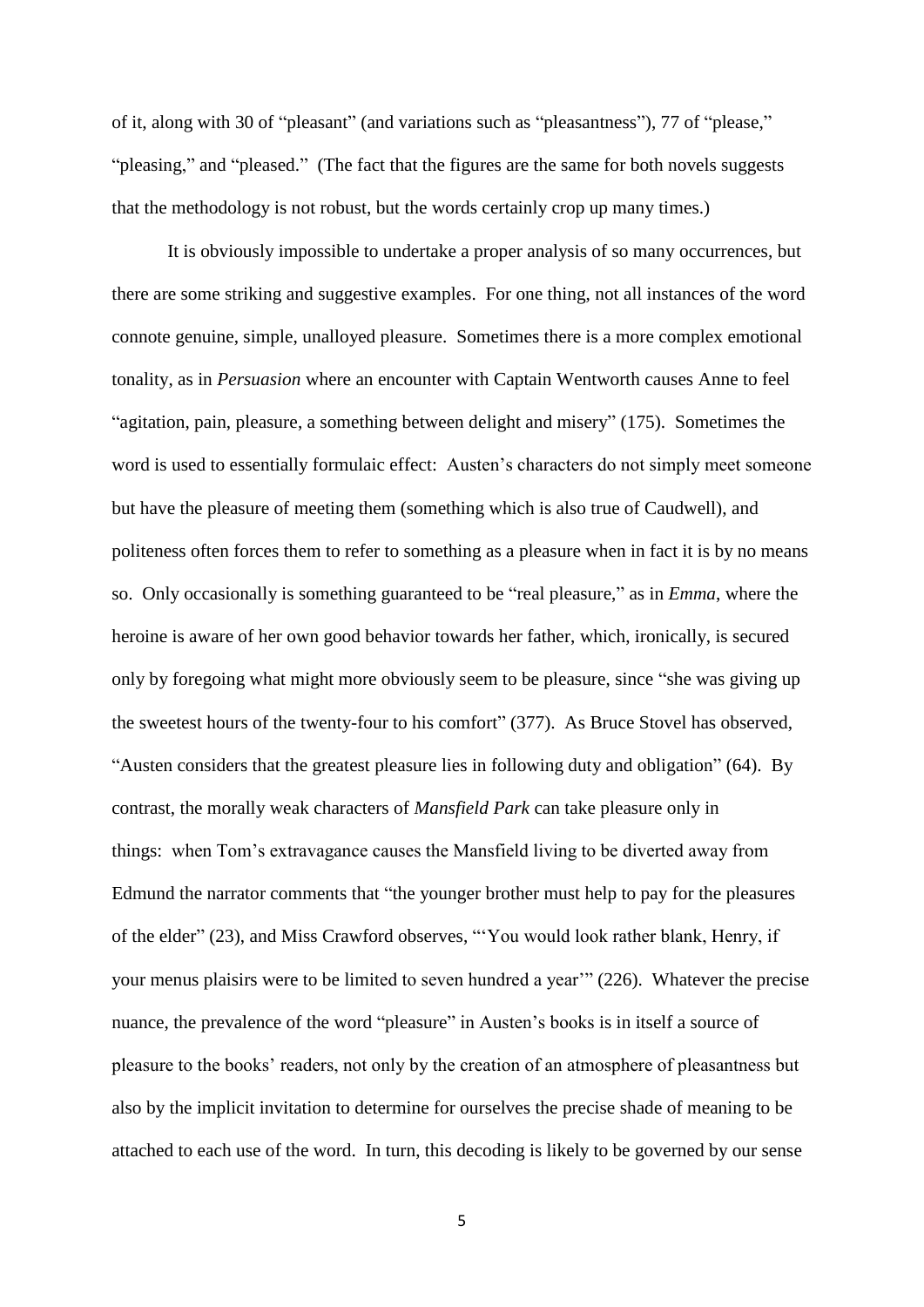of what many readers might consider the principal pleasure to be found in Austen's works: her use of irony.

"Pleasure" and its cognates are also key terms for Caudwell. Early in *Thus Was Adonis Murdered* we find the narrator Hilary's description of the four lawyers as "a decorative little group—it would be a difficult taste that was pleased by none of them" (4), supplemented by the observation that "it is for those whose pleasure lies in the conquest of virtue that Ragwort's delicate profile and demure autumnal colouring have a most particular charm" (4) while Cantrip is "more pleasing to those whose preference is for a savour of iniquity" (4). Shortly afterwards Hilary asks if Timothy's absence is "attributable to pleasure" (6); it is not, but Julia's proves to be. Selena explains that "Julia has been working very hard all summer . . . and has had few opportunities for pleasure" (11), so she has gone to Venice in search of willowy young men to seduce. Julia herself later recalls the "pleasure" of being taken to the pantomime as a child (40) and writes of Marylou buying "many . . . things of pleasure and delight" (66) on the Rialto, of herself having "a day of many and diverse pleasures" (69), and of the fear of "a holiday altogether unenlivened by the pleasures of the flesh" (93). She writes to Selena from Venice of "the pleasures of writing to you and of drinking Campari before dinner" (52), and she also reports that neither the major nor Eleanor "is in Venice for pure pleasure" (62). "Pleasure," "pleased" and "pleasant" all continue to crop up throughout the four books. 2

In particular, Selena observes of Rupert Galloway's party that the constant exhortations to remove her clothes "made it very difficult for me to concentrate on *Pride and Prejudice.* Isn't it curious how intolerant some people are of other people's pleasures? Was I pestering Rupert to put his clothes on and read Jane Austen? No, I wasn't" (56). I am indebted to the anonymous reader of this article for the suggestion that Selena's words might be a glance at *Emma*, where Emma says to her father, "'One half of the world cannot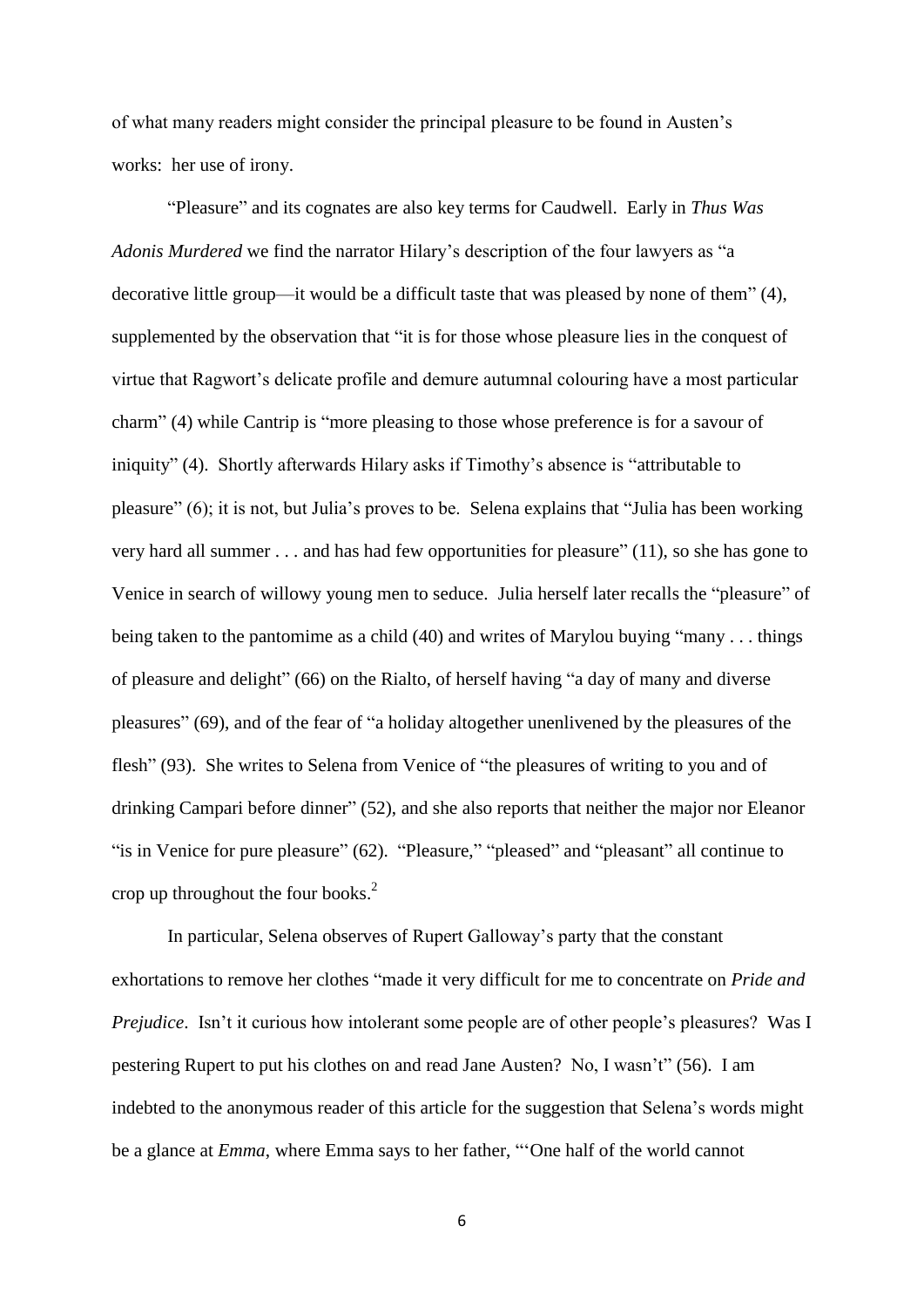understand the pleasures of the other'" (81). I wonder whether there might also be an echo of *Persuasion*, where Captain Harville says to Anne of Benwick, "'I hope you do not think I am so illiberal as to want every man to have the same objects and pleasures as myself'" (218). Like Austen, Caudwell is alert to the potential complexities of pleasure.

In *The Sibyl in Her Grave*, Julia's Aunt Regina notes that after buying a Virgil frontispiece her friend Maurice, the vicar of the parish, "had a bad conscience about spending so much purely on personal pleasure and made a large donation to the fund for maintaining St. Ethel's. And then he realised that St. Ethel's also gives him personal pleasure, so he gave the rest to a charity for the homeless"  $(14)$ .<sup>3</sup> Later Maurice hopes that Julia may find "pleasure" in the Virgil frontispiece (315), which he intends to give her as a Christmas present, since it is now tainted for him by the fact that he was tricked into thinking that Derek, whom he loves, had stolen it, and broke off the relationship as a result. Maurice resolves to kill Daphne, the person responsible for the trick, and writes her a letter in which he tells her that before he knew her, he "found it incomprehensible that anyone could take pleasure in causing pain" (342); now, however, he tells her that "you have stolen all the hope and pleasure from my life" (344). Daphne's crime is a kind of emotional vampirism that has led her to resolve that "no one was to do anything for Maurice except Daphne herself" (353), echoing what Mrs. Gardiner tells Elizabeth of Darcy's attitude to Lydia's marriage (*PP* 324). Because Maurice does not return Daphne's affection, such apparent generosity becomes oppressive and unpleasant. Ultimately Maurice wishes that he had simply not reacted to Derek's apparent theft of the frontispiece: "I would rather have lived in a world of absolute illusion than one from which irony and elegance had so utterly perished" (341). Here one finds the heart of Caudwell's ethos and what is for her (and many others) the heart of Austen's: irony and elegance are the hallmarks of both writers, and the principal sources of the reader's pleasure.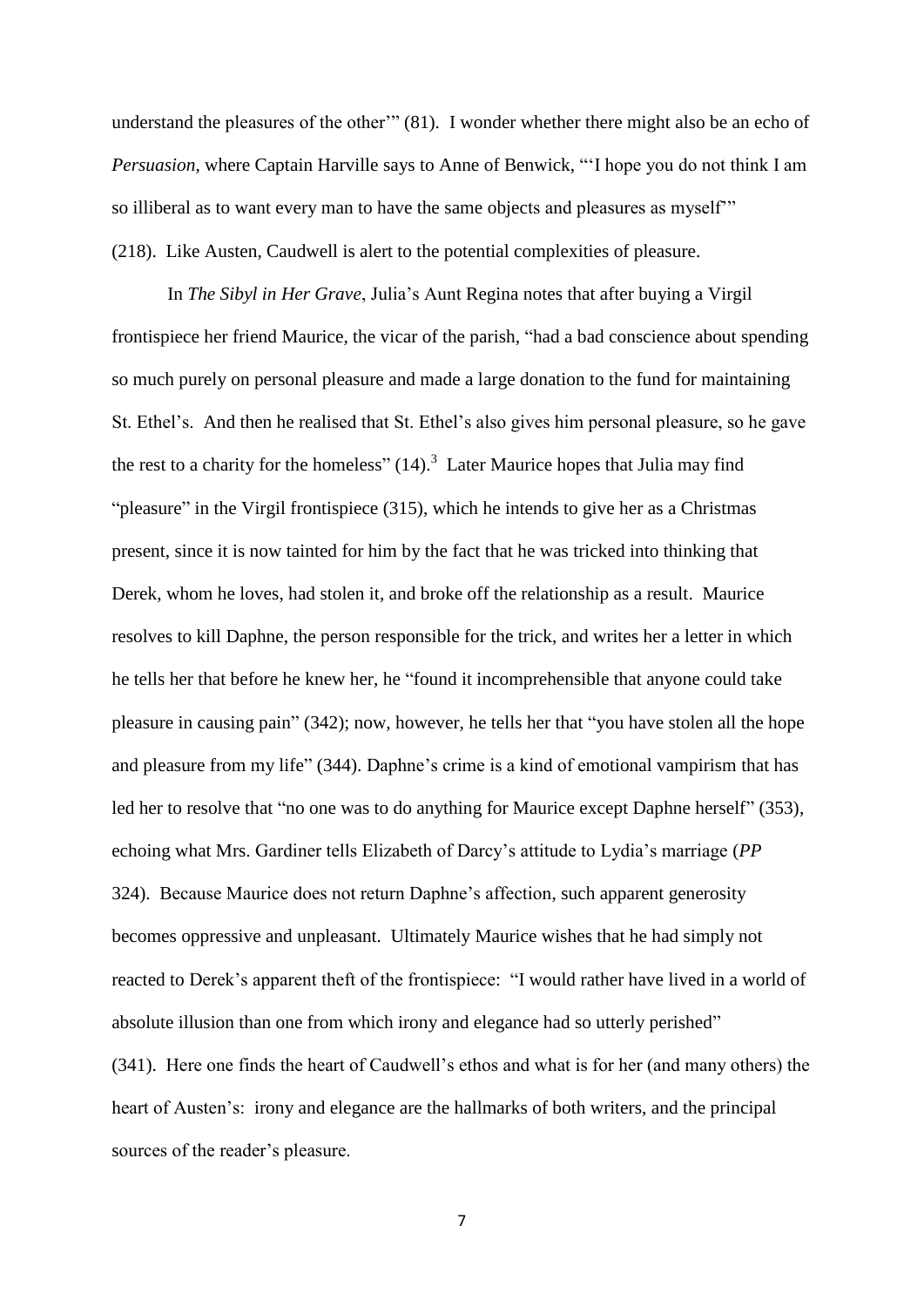In particular, both Austen and Caudwell authors consistently invite their readers to construe meaning in a discriminating, alert and nuanced way. In *Northanger Abbey*, Austen deliciously has Catherine ask Isabella, "'are they all horrid, are you sure they are all horrid?'" (40), only for Isabella on the next page to say, "'Sir Charles Grandison! That is an amazing horrid book, is it not?—I remember Miss Andrews could not get through the first volume" (41–42). In Caudwell too language is used precisely, economically, and enchantingly, as when Julia writes to Selena,

I hope there is not going to be any unpleasantness—I mean I think there is. At any rate, no one can say it is my fault—I mean they certainly will say so. Well, I will describe to you in full the events of the weekend: I leave it to you to judge whether I have at any stage or in any particular done more than politeness and good nature required of me. (*Thus* 64)

Here, as in *Northanger Abbey*, there is a sleek awareness that words can mean both themselves and their exact opposite: as Julia says, it is for the reader to judge what lies behind the surface of language. Caudwell was dying when she wrote *The Sibyl in Her Grave*—dying not as young as Austen though, at 60, still too young—but she still appreciated style, in the sense both of language use and of personal demeanour, and style is what she saw in Austen.

There are, however, also several ways in which Caudwell directly or indirectly inverts Austen. Among the most striking of these is the fact that Caudwell's narrator, Hilary, is simultaneously a character in the books and a person of whom we know surprisingly little, not least in that we do not know whether Hilary is male or female. There are perhaps some clues: in *Thus Was Adonis Murdered*, for instance, we are told of Timothy that "Returning to the table, he refilled Selena's glass. . . . Then he filled his own. Ragwort and I were left to fend for ourselves: a trifling discourtesy, but not like Timothy" (32); it might be implicit here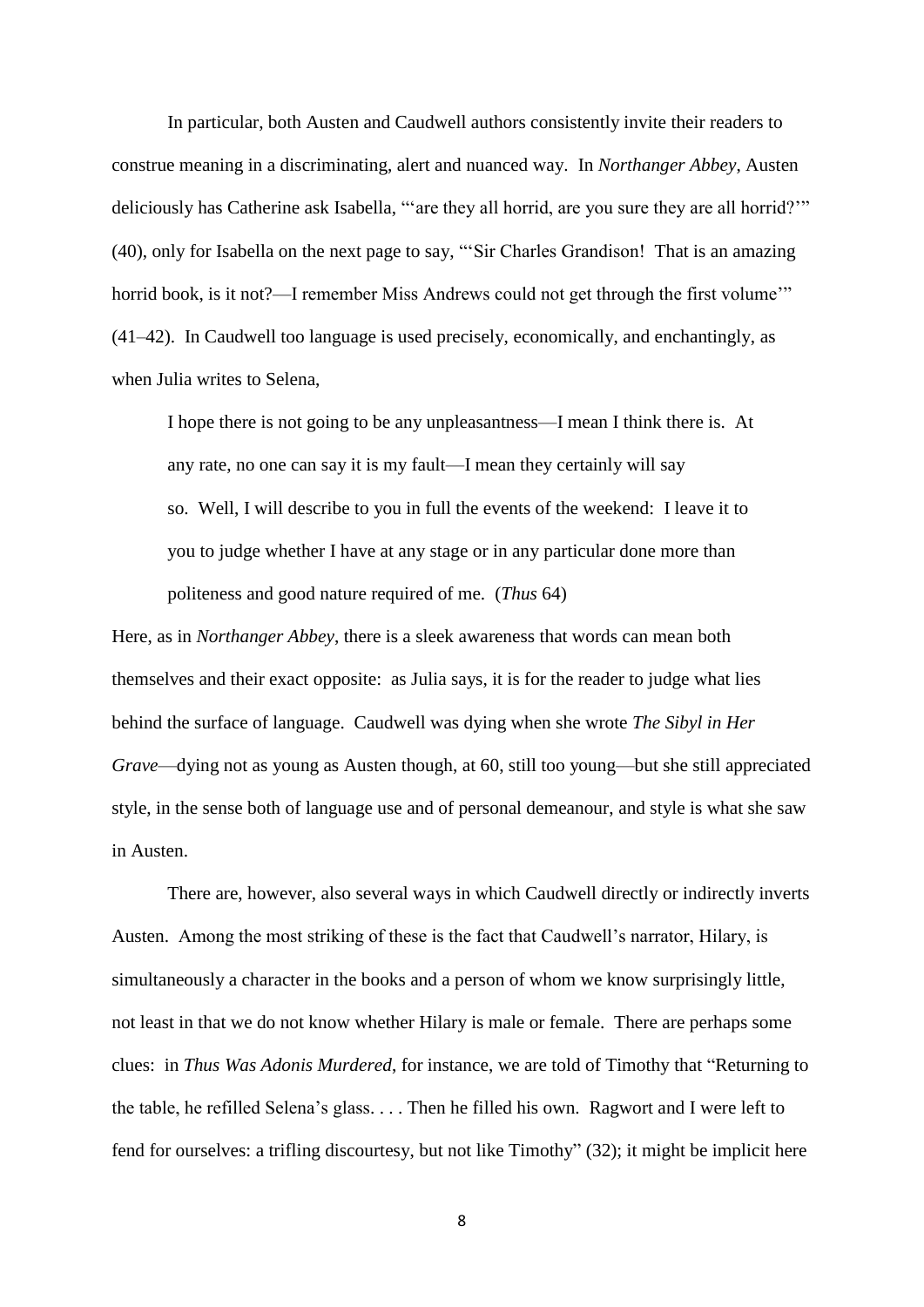that Timothy fills Selena's glass because she is female but neglects the two men at the table. There might also be a hint in *The Shortest Way to Hades* when Hilary says "My dear Timothy, you cannot imagine that I propose to engage in any adventure of a physical nature" (200); such an excuse might come more naturally from a man than from a woman, since Timothy presumably would *really* not expect violence from a woman. Nevertheless, at the beginning of the final book, *The Sibyl in Her Grave*, Hilary slyly notes that "Some of my readers, it is true, have been kind enough to say that they would like to know more about me—what I look like, how I dress, how I spend my leisure hours and other details of a personal and sometimes even intimate nature. I do not doubt, however, that these enquiries are made purely as a matter of courtesy" (2). There is certainly no answer offered to any of them, and the back cover refers to "the greatest mystery of all: Hilary, him- or her- self."

One probable reason for Caudwell's refusal to specify Hilary's gender is that she is fiercely aware of the restrictions imposed by conventional gender roles. (Caudwell herself, a lifelong pipe smoker, once abetted two female friends to infiltrate the Oxford Union in male disguise.) The plot of *The Shortest Way to Hades*, like that of *Pride and Prejudice*, is shaped in part by an entail. Cantrip attempts to explain entails to Hilary as Elizabeth and Jane do to Mrs. Bennet, but without the same need:

Though a member of the Faculty of Laws in the University of Oxford, I am the first to admit that I am an historian rather than a lawyer. The concept of the entailed estate, however, was well developed by the end of the thirteenth century, and I may claim without immodesty to be familiar with it. I did not

tell Cantrip this, for I knew he would not have believed me. (8)

Ironically, it is Cantrip himself who shares something of the thought processes of Mrs. Bennet when he says, "If a bird's all set to come into five million quid . . . you don't need to meet her to know she's fantastically attractive" (10). It is Selena, however, who draws out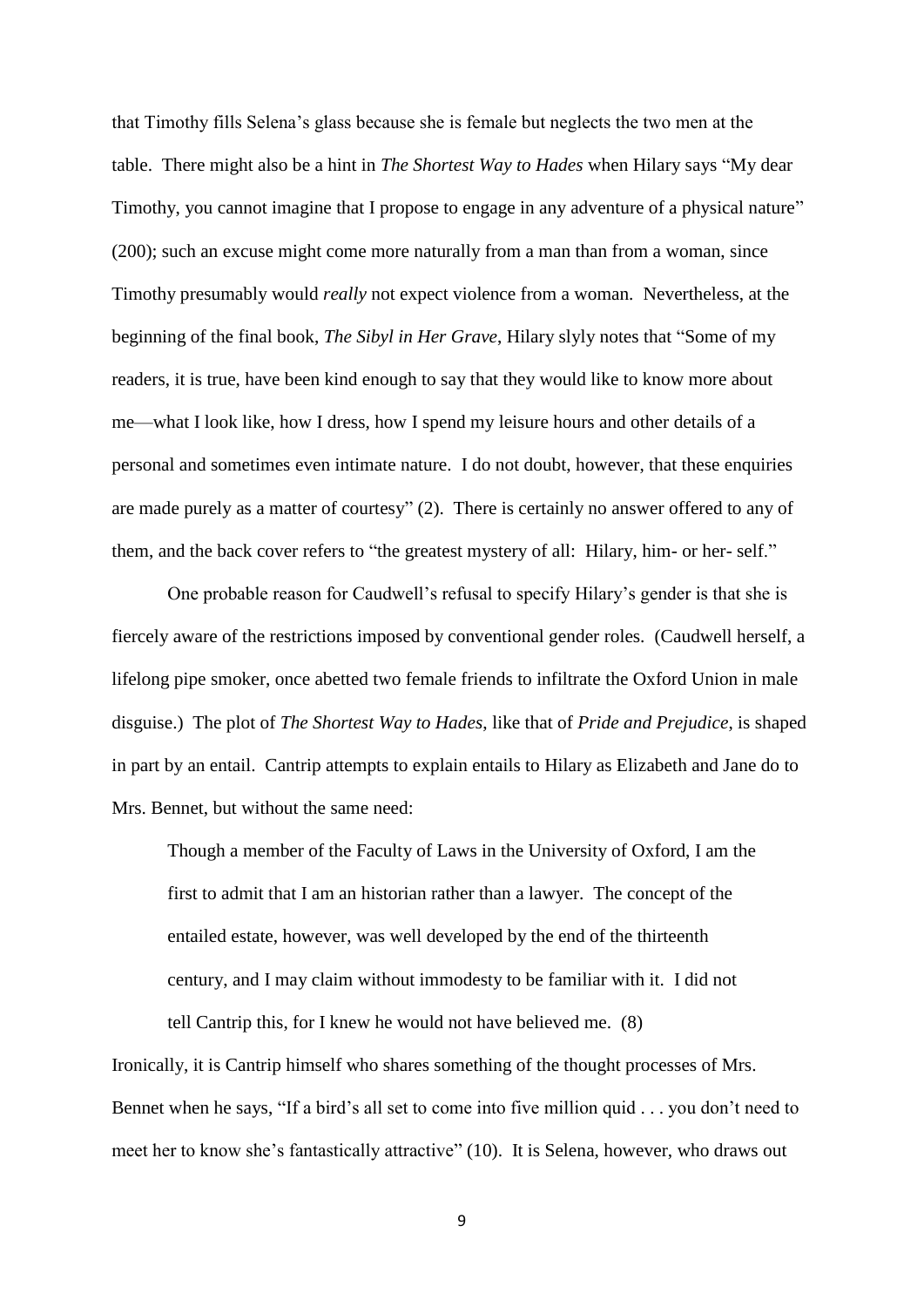the less pleasant ways in which entails can impact on women when she says, "'Sir James may be said to have preferred seniority to sex—that is to say, daughters of an elder son come in before sons of a younger son. I suppose,' she added with a sigh, 'that that's really rather progressive'" (8). It is perhaps a little bit progressive, but by the same token it also draws attention to the fact that the primary purpose of an entail was to privilege male primogeniture.

A similarly modern sensibility animates the behavior of Julia. Julia may evoke *Emma* in her talk of rescuing people from water, but she is no Jane Fairfax; she is, if anything, more like a female Frank Churchill, as when she says of the Inland Revenue: "Shall I, if Ned's virtue were the dearest jewel they own, show more forbearance in pursuit of it? No, I shall not. 'Canals if necessary' is my watchword now" (*Thus* 52). The language is Austenian, but the note of sexual predation could hardly be less so. An equally ironic spin on Austen is Julia's tax advice to Eleanor that "[y]ou must find yourself a husband with no money at all" because "a single lady with income from both sources should take immediate steps to acquire a penniless husband" (60)—an almost perfect inversion of the famous aphorism of *Pride and Prejudice*. And Julia's most characteristically eighteenth-century epistolary moment is also her least so:

#### Wednesday evening.

The deed is done—Clarissa lives. No time to write more.

Yours, as always,

#### Julia. (105)

Julia may have read Richardson, but the character with whom she is identifying here is not Clarissa but Lovelace.

Caudwell also consistently applies to a male character, the barrister Desmond Ragwort, characteristics which in Austen's day would be associated with women. Early in the first book, Hilary recounts a typical Ragwort moment: "'Perfectly scandalous,' Ragwort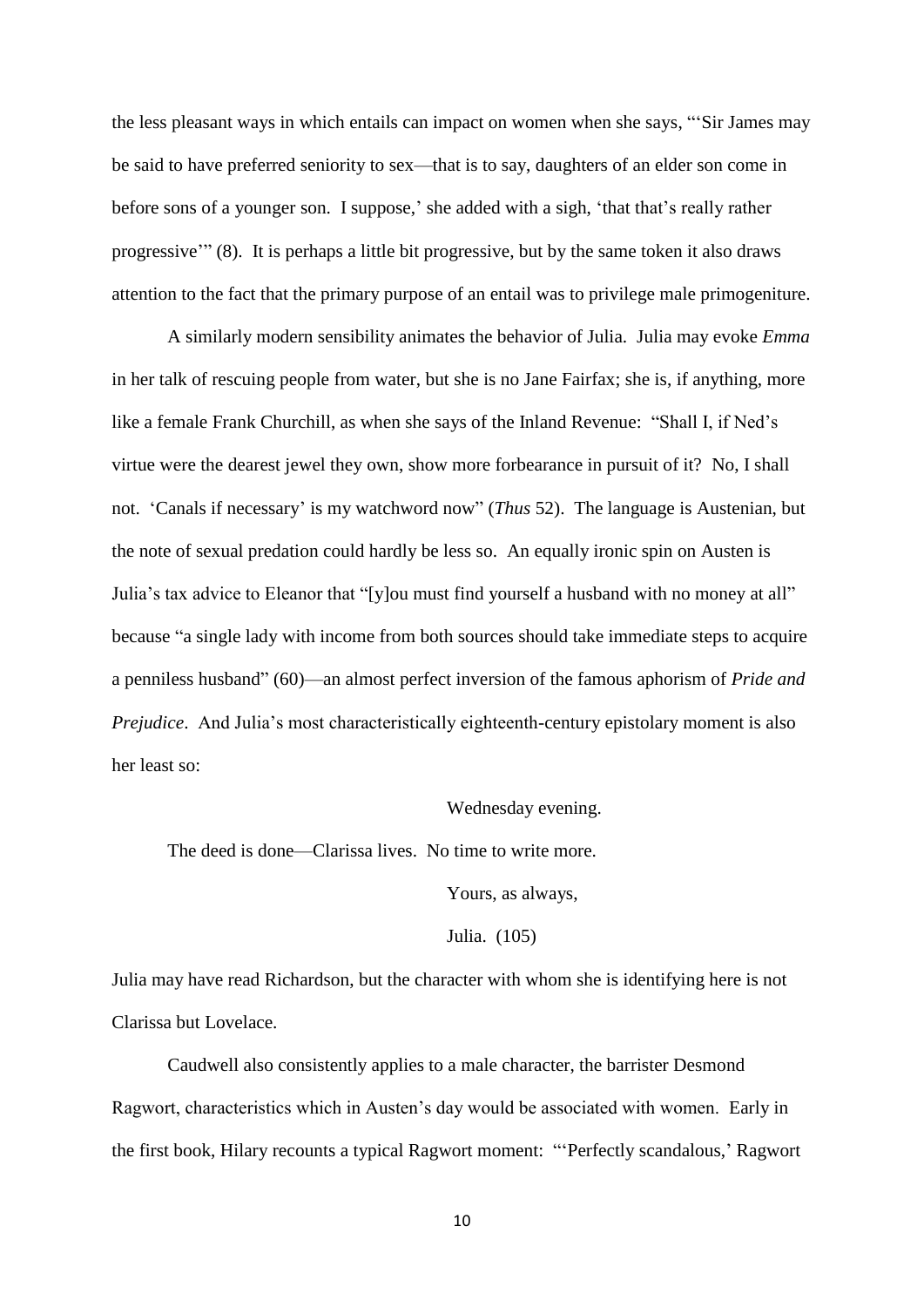was saying as I entered the coffee house. The object of his disapproval might have been almost anything—Ragwort has such high principles" (*Thus* 5). Later, Ragwort puritanically declares that "Julia, however much she may practise, will never achieve the appearance of truly formidable propriety. Her shape is against it" (20), while we are told that his own features were "composing themselves in that expression of cold decorum which would have been so useful to Julia" (20). Julia herself ends one of her letters with a postscript which assures Selena, "The above, I need hardly say, is entirely without prejudice to my devotion to the virtuous and beautiful Ragwort, to whom please convey my respectful regards" (22). Virtue and beauty are for Austen qualities for a heroine. Ragwort resembles an Austen hero in only one respect: he, like Henry Tilney, can price women's clothes:

"The dress," said Ragwort, "is Yves St. Laurent. The shoes and handbag are Gucci. The scarf is Hermes. And if that young woman," said Ragwort, admiration for her elegance contending with puritan disapproval of the cost, "is wearing a penny less than six hundred pounds on her back, I'll be—I shall be very much surprised." (89)

Perhaps the most revealing and characteristic Ragwort moment comes in *The Sibyl in Her Grave*, where Selena observes that Sir Robert Renfrew requires more of her than a client usually wishes from counsel, and Ragwort, "preparing to be deeply shocked" (150), is disappointed to learn that all that is expected of her is spying. Prurient, feline, interested in women's clothes but also able to run very fast, climb across balconies, and play cricket, Ragwort is almost as ambiguously gendered as Hilary.

These are, however, all externally observed behaviors; we are never offered a glimpse of Ragwort's thought processes because, for Caudwell, it is women who are subjects and men who are objects, as we see in Julia's complaint: "Men, Selena, are very odd creatures—I shall never understand them. There seems to be in their conduct no reason or consistency of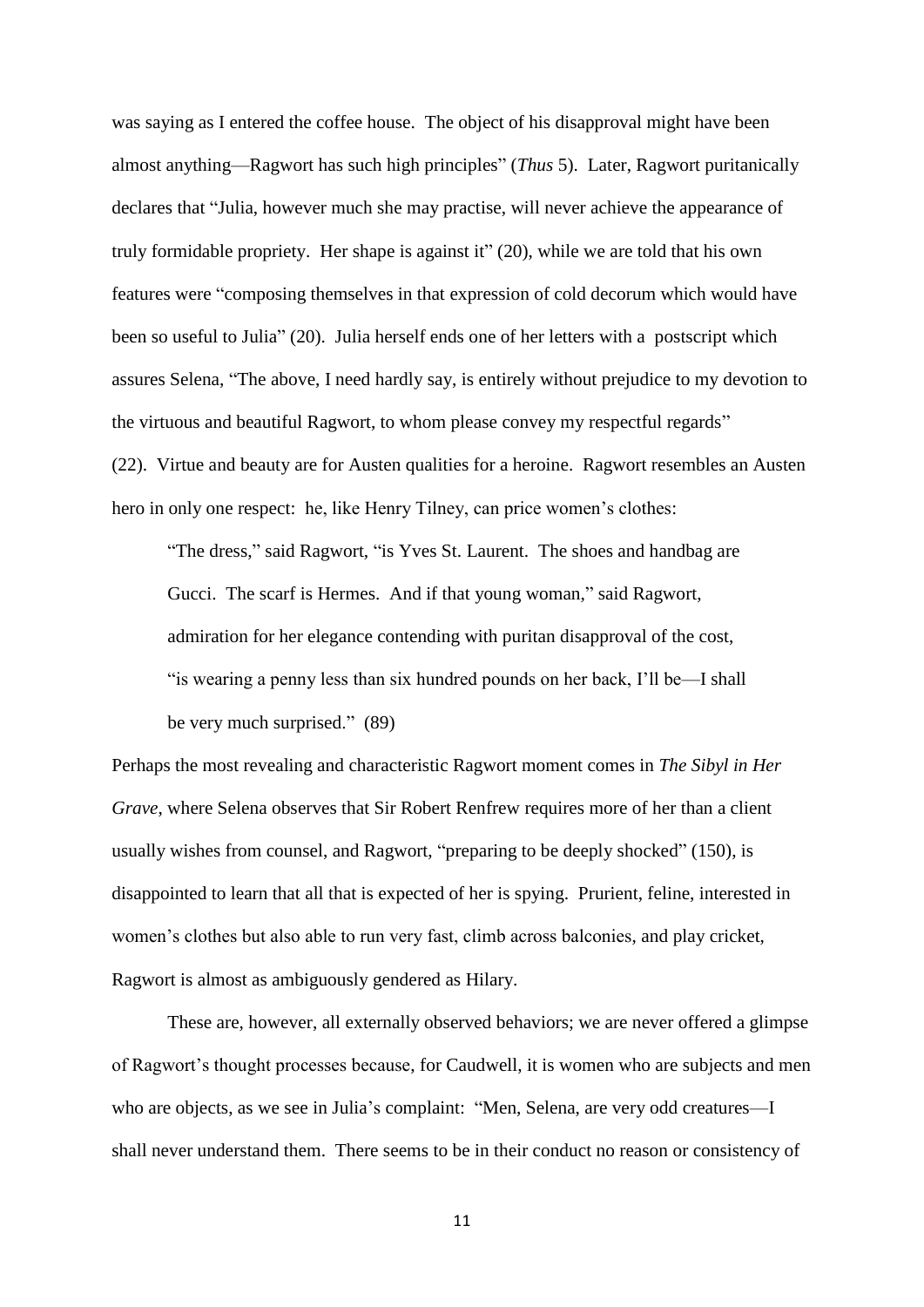purpose—they are blown like feathers this way and that on every changing breeze of mood or fancy, so that it is quite impossible to predict, on any rational basis, what they will do next" (*Thus* 131). Similarly in *The Sirens Sang of Murder*,

"The trouble is," said Selena, "that you and I, Julia, have been brought up in an era of emancipation and enlightenment, and we have got into the habit of treating men as if they were normal, responsible, grown-up people. We engage them in discussion; we treat their opinions as worthy of quite serious consideration; we seek to influence their behaviour by rational argument rather than by some simple series of rewards and punishments. It's all a great

For Caudwell's clever young women, fulfilment is to be found not in relationships with men but in relationships with clients, and in this Caudwell echoes Austen's insistence that real pleasure is to be found in duty. In *The Sibyl in Her Grave* Selena observes, "it's the duty of Counsel, so far as humanly possible, to keep the client happy" (73); in so doing, she herself is also kept happy.

mistake, of course, and only makes them confused and miserable." (111)

Partly because of this emphasis on professionalism, Caudwell's most pronounced departure from Austen (and also from much golden-age detective fiction) is to eschew the marriage plot entirely. In *Thus Was Adonis Murdered*, Graziella explains to Timothy "that when the Vice-Quaestor refers to happiness he means marriage—that, in the opinion of the Vice-Quaestor, is the greatest happiness that any woman could hope for" (161). Caudwell's two heroines defy such classifications. Selena takes the dominant role when she goes sailing with Sebastian—as they prepare to set off for the sailing trip Sebastian wonders "whether I should begin immediately to address you as 'sir' or may continue to call you Selena until we are on board" (*The Shortest Way to Hades* 132)—and indeed she implicitly casts herself as male when she observes of Camilla's accident that "[t]he engine behaved as any true sailing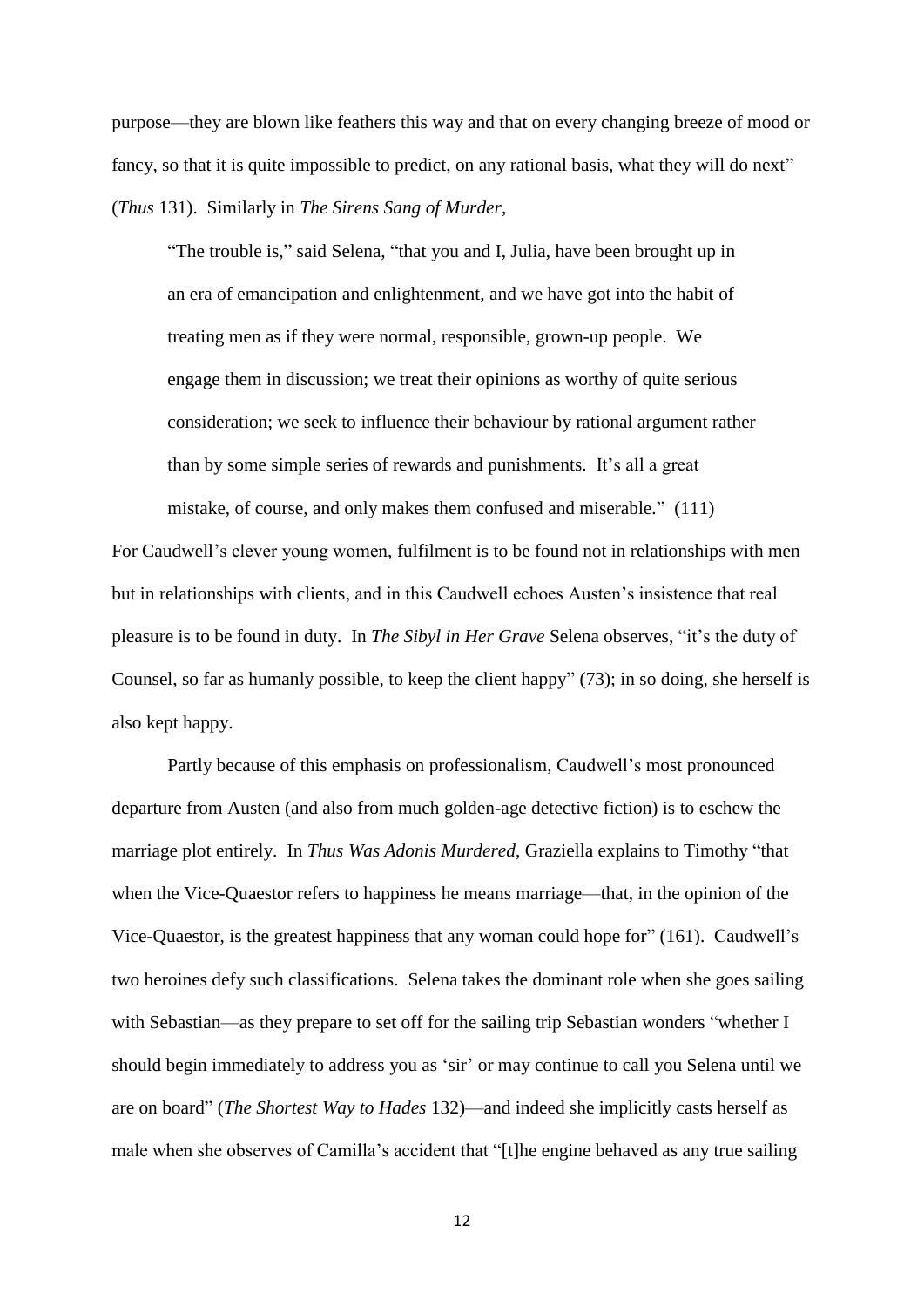man would expect a first-class engine, properly maintained, to behave in an emergency—it refused to start" (166–67). When Sebastian proposes she reminds him that "you have said in public, and on several occasions written, that marriage is a bourgeois and degrading institution designed to reduce women to the status of mere chattels" (157).

Selena does think Camilla could conform to the classic role of heroine—"Beauty and riches . . . are not the only attributes which she shares with the heroine of a romantic novel: she has also, it seems, the same indestructible quality" (149)—but Camilla turns out to be the murderer. Moreover, she resembles Miss Bingley rather than Elizabeth: Camilla and Lucinda "naturally proposed those forms of amusement which would show them to best advantage" (173). In any case, Caudwell knows that "outside the conventions of the romantic novel, intensity of passion affords no guarantee of reciprocity" (*Sirens* 116). In *The Sirens Sang of Murder*, Hilary observes that "People do what books have taught them to do and feel what books have taught them to feel" (254–55). Caudwell's own books deploy their allusions to Austen to teach her readers to feel in new ways and to choose what they do from a wider range of options than Austen's readers had. At the same time, though, they acknowledge the charm and appeal of Austen and use allusion to her to assert the continued importance of elegance, irony, and the choice of appropriate sources of pleasure.

#### Acknowledgments

Thanks to Chris Hopkins and Suzanne Speidel for help with Kindle searches, and to Suzanne, Mary Peace, Marie Hockenhull-Smith, Janice Wardle, Sarah Dredge, and Emma Major for insightful responses to the first draft.

#### Works Cited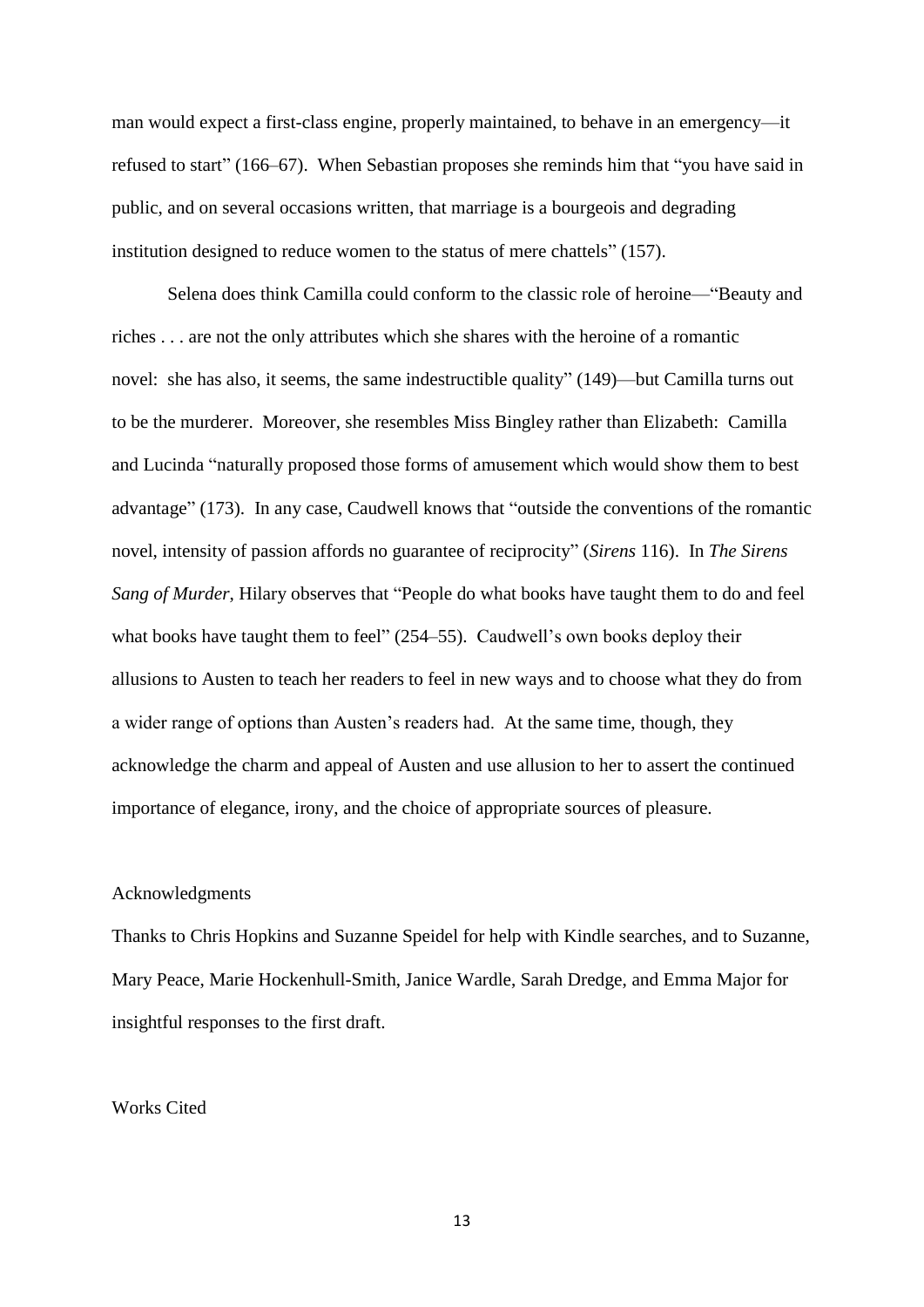Austen, Jane. *The Works of Jane Austen*. Ed. R. W. Chapman. 3rd ed. London: Oxford UP, 1933–1965.

Barron, Stephanie. *Jane and the Barque of Frailty*. New York: Bantam, 2006.

\_\_\_\_\_. *Jane and the Genius of the Place*. New York: Bantam, 1999.

- \_\_\_\_\_. *Jane and the Ghosts of Netley*. New York: Bantam, 2003.
- \_\_\_\_\_. *Jane and His Lordship's Legacy*. New York: Bantam, 2005.
- \_\_\_\_\_. *Jane and the Madness of Lord Byron*. New York: Bantam, 2010.
- \_\_\_\_\_. *Jane and the Man of the Cloth*. London: Headline, 1997.
- \_\_\_\_\_. *Jane and the Prisoner of Wool House*. New York: Bantam, 2001.
- \_\_\_\_\_. *Jane and the Stillroom Maid*. New York: Bantam, 2000.
- \_\_\_\_\_. *Jane and the Twelve Days of Christmas*. New York: Soho, 2014.
- \_\_\_\_\_. *Jane and the Unpleasantness at Scargrave Manor*. New York: Bantam, 1996.
- \_\_\_\_\_. *Jane and the Wandering Eye*. New York: Bantam, 1998.
- \_\_\_\_\_. *Jane and the Waterloo Map*. New York: Soho, 2015.
- Bebris, Carrie. *The Deception at Lyme*. New York: Doherty, 2011.
- \_\_\_\_\_. *The Intrigue at Highbury*. New York: Doherty, 2010.
- \_\_\_\_\_. *The Matters at Mansfield*. New York: Forge, 2008.
- \_\_\_\_\_. *North by Northanger*. New York: Forge, 2006.
- \_\_\_\_\_. *Pride and Prescience*. New York: Forge, 2004.
- \_\_\_\_\_. *Suspense and Sensibility*. New York: Forge, 2005.
- \_\_\_\_\_. *The Suspicion at Sanditon*. New York: Doherty, 2015.
- Caudwell, Sarah. *The Shortest Way to Hades*. 1984. London: Robinson, 2012.
- \_\_\_\_\_. *The Sibyl in Her Grave*. London: Dell, 2000.
- \_\_\_\_\_. *The Sirens Sang of Murder*. 1989. London: Robinson, 2012.
- \_\_\_\_\_. *Thus Was Adonis Murdered*. 1981. London: Robinson, 2012.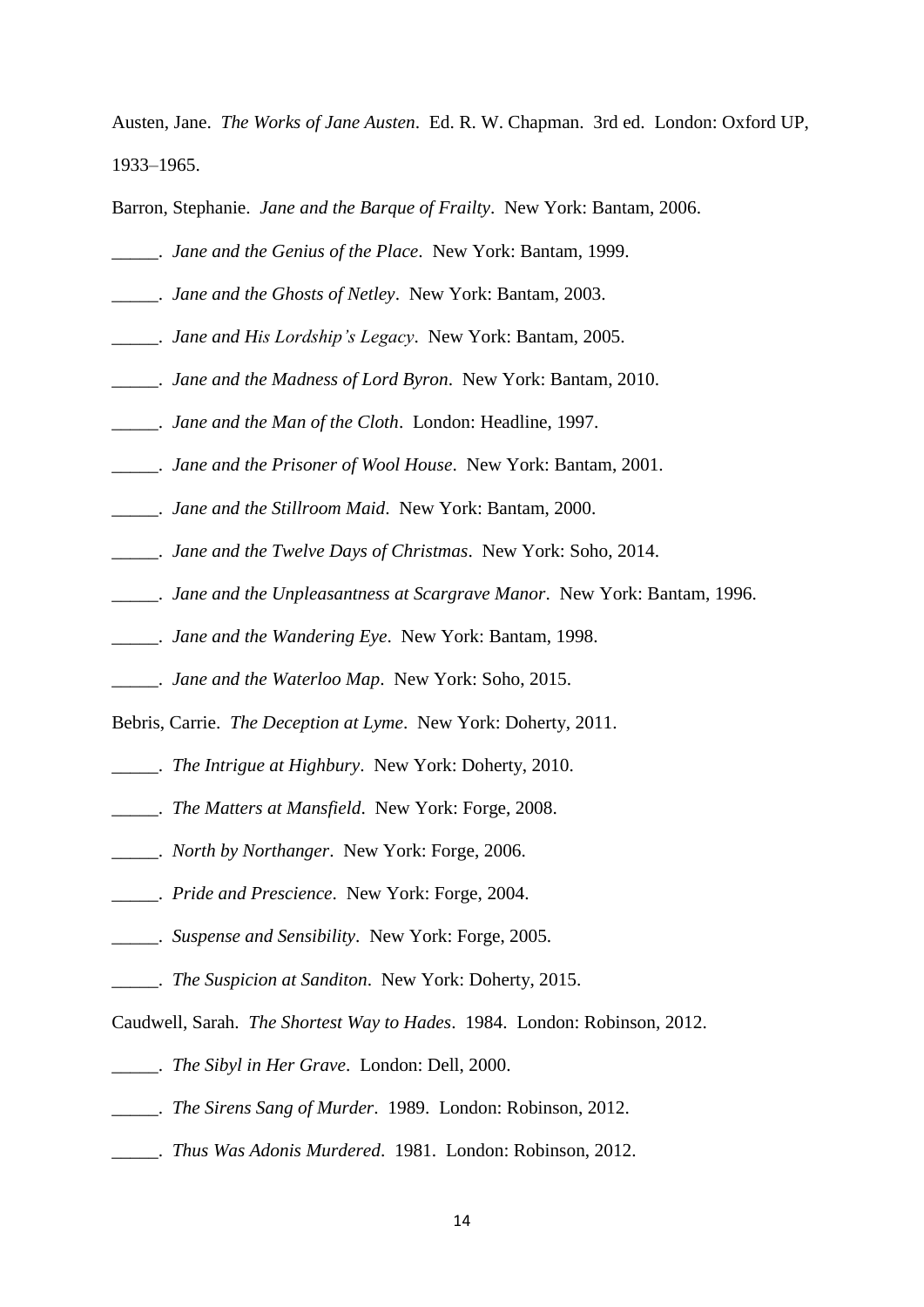Cockburn, Claud. *Bestseller: The Books that Everyone Read, 1900*–*1939*. London: Sidgwick, 1972.

Fullerton, Susannah. *Jane Austen and Crime*. Paddington: Jane Austen Society of Australia, 2004.

Hill, Reginald. *A Cure for All Diseases*. 2008. London: HarperCollins, 2009.

\_\_\_\_\_. *Pictures of Perfection*. 1994. London: HarperCollins, 2000.

James, P. D. *Death Comes to Pemberley*. London: Faber, 2011.

**.** 

McDermid, Val. *Northanger Abbey*. London: HarperCollins, 2014.

Stovel, Bruce. "Jane Austen and the Pleasure-Principle." *Persuasions* 23 (1979): 63–77.

Wells, Juliette. "'Dear Aunt Jane': Agatha Christie's Miss Marple and Jane Austen." *After Austen*. Ed. Lisa Hopkins. Basingstoke: Palgrave, 2018. 199–219.

<sup>1</sup> One of the charms of Caudwell's novels is their resolute Englishness: America is lampooned in Marylou in *Thus Was Adonis Murdered*: "'Julia, honey,' she said, somewhere around the second *grappa*, 'do you think that marriage can be a valid inter-personal relationship in a life context?'" (68). The adulteries and jealousies to which foreigners are notoriously prone are burlesqued in *The Sirens Sang of Murder*, while the final book, *The Sibyl in Her Grave*, is very self-consciously a classic English village murder mystery during the course of which one would not be surprised to encounter Miss Marple.

<sup>2</sup> Hilary says of Selena and Sebastian, "I would not for the world encroach on the pleasures of either" (*Thus* 107); Julia observes that because Italian waiters are very busy "the duration of the pleasure given is not always commensurate to the enthusiasm with which it is offered" (126); Hilary observes to Marylou that the visit to Verona had apparently been "one of unqualified pleasure" (142); Graziella notes that Julia "likes to please people" (160); Hilary asks Benjamin Dobble to think of a possible ancestry for the stolen painting "to please me"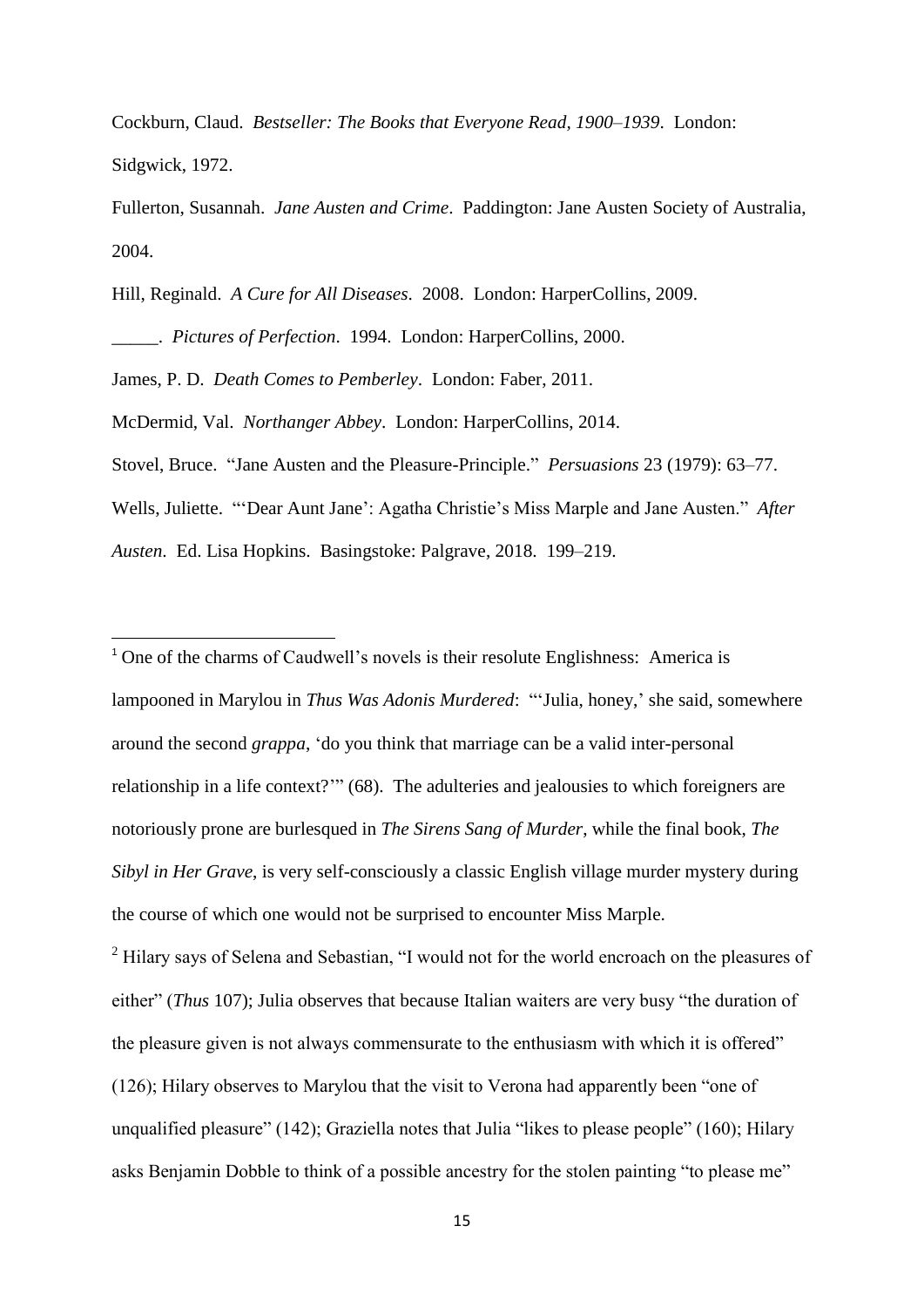(178); Kenneth says he "wouldn't do down Richard to please Eleanor" (229); and the lawyers take leave of Marylou with "expressions of pleasure in having met and hopes of meeting again" (260). In *The Shortest Way to Hades*, Selena is displeased by the solicitors' failure to prepare the family tree properly (5); Julia tells her friends "I don't think you're going to be pleased" (16) by the result of her meeting with Deirdre; Selena is "quite pleased with the result" (49) of her work on the case of Rupert Galloway; Hilary rhapsodizes about Victoria, "starting-point of all true journeys, all southward voyages of pleasure or exploration" (70) when setting off with Ragwort to view "the celebrated pleasure gardens" of Godmansworth College (71), where Hilary "had the pleasure . . . of displaying more learning than I was truly possessed of" (75); Deirdre seemed to be unusually "pleased" just before her death (82); Julia says that she can forgive men much "for the sake of the incomparable pleasure which they are sometimes capable of giving" (117); Julia shows "every sign of pleasure" at seeing a photo of herself and Selena (136), even though the other two people in the shot are both naked; the Greek sailors who rescued the Fairfax twins and Leonidas "seemed very pleased" when Sebastian addressed them in Greek (150); when the weather is fair, Sebastian is "very pleased with these conditions" (157); Selena says of jealousy, "I have met few people who are not just a little pleased to be its object" (196); and finally Selena suggests to Camilla that if too many accidents occur "people may begin to make unpleasant remarks" (229).

1

In *The Sirens Sang of Murder*, Julia observes of Clementine Derwent that "[o]ne doesn't feel she would take kindly to six months' deprivation of the pleasures of the flesh" (14); Ragwort remarks of Cantrip getting stuck on Sark that "[f]rom the point of view of his own pleasure and convenience, he seems to have arranged things admirably" (73); Hilary refers to the "pleasure" of Julia's encounter with Patrick Ardmore (124) and writes that "[a]pparently pleased with the role of hostess, Selena poured further cups of tea" (140); Basil Ptarmigan expresses his "pleasure" at Hilary's presence in his room (158), though the party is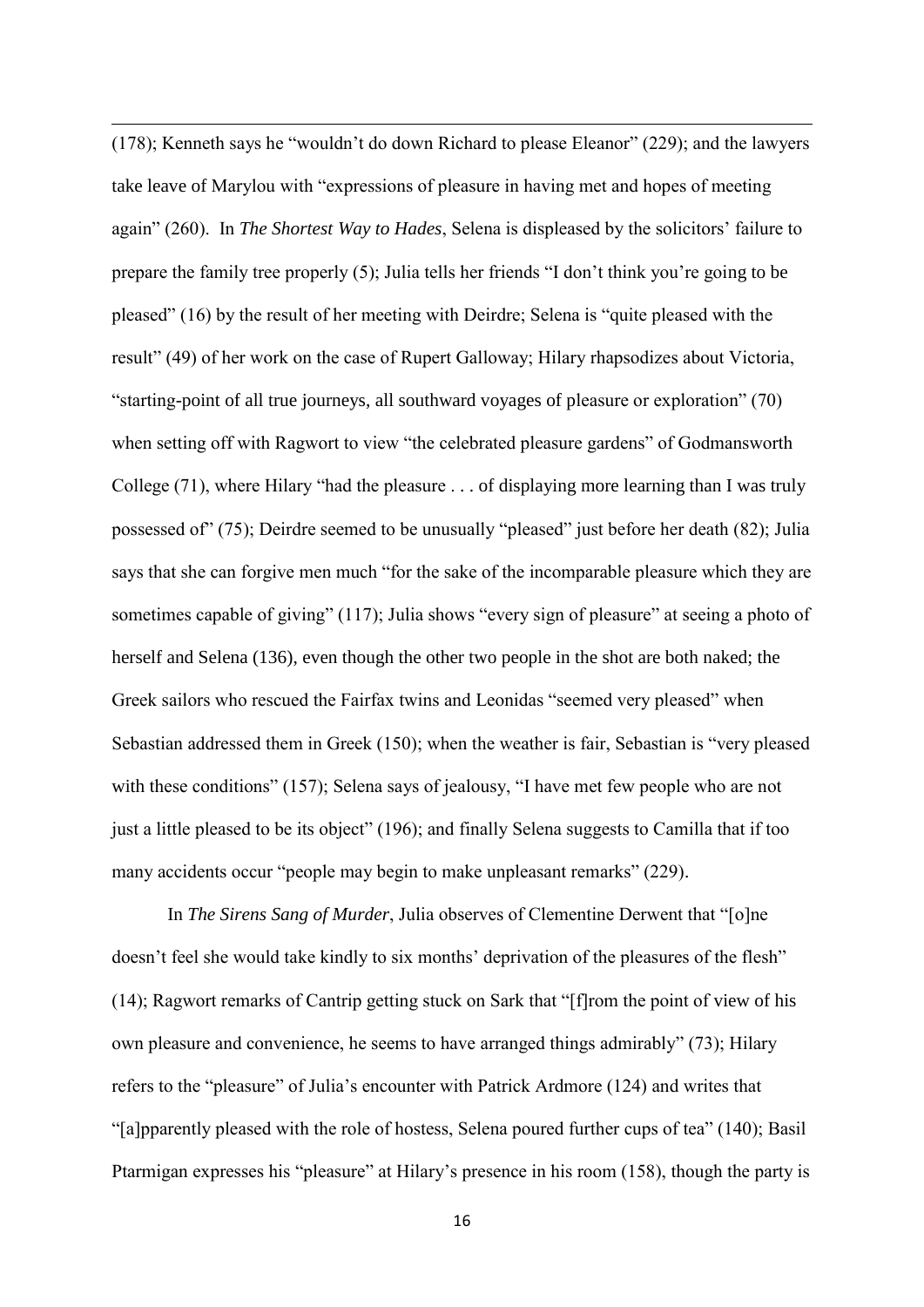interrupted when "Henry entered, his brow dark with displeasure" (168); on arriving in Monaco to see Cantrip, Hilary is "touched by a greeting which seemed to express no less pleasure than astonishment" (185); Mr. Justice Welladay was wearing "the flannel trousers and cotton shirt which are the customary apparel of the Englishman seeking pleasure abroad" (197); the chambermaid who alerts Hilary to the bed-trick "could not at once be persuaded to relinquish the pleasure of teasing" (216); and when the Colonel discovers that there is a helicopter that he can steal, he is "pleased" (239).

1

<sup>3</sup> A Kindle search of Caudwell's first three books finds 19 uses in *Thus was Adonis Murdered*, 9 in *The Shortest Way to Hades*, and 9 in *The Sirens Sang for Murder*, but *The Sibyl in Her Grave* is not available on Kindle. Other uses of the word and its cognates there include: "If I thereby have the misfortune to displease the Bursar, I must be resigned to enduring his displeasure" (1–2); "Regina Sheldon herself, whom I had once or twice had the pleasure of meeting" (8); "I'm not at all pleased with Ricky at the moment, and I don't want to do anything to make him think that I've stopped not being pleased" (31); and Regina saying of Isabella when asking her to come in and have some sherry, "That looks, when one writes it down, like quite a normal and pleasant thing to say, but it didn't sound like that" (35). In addition, Hilary wonders what Sebastian has done to "displease" Selena (63) and tells Katharine Tavistock that to meet her is "an unexpected pleasure" (79), while Regina says of the chocolates Daphne gave her, "Still, she ate several while she was here, so at least she did get some pleasure out of it" (111). The directors of Renfrews' were in Cannes "for work, not pleasure" (151); Julia assumes that Selena's meal out was "one evening devoted entirely to pleasure" (155) but soon sees that it wasn't "an evening of unmixed pleasure" (156); Ragwort promises Edgar Albany discretion so long as there is no "unpleasantness" for Natasha (218); and Regina says of Maurice's will, "Several people one would have expected